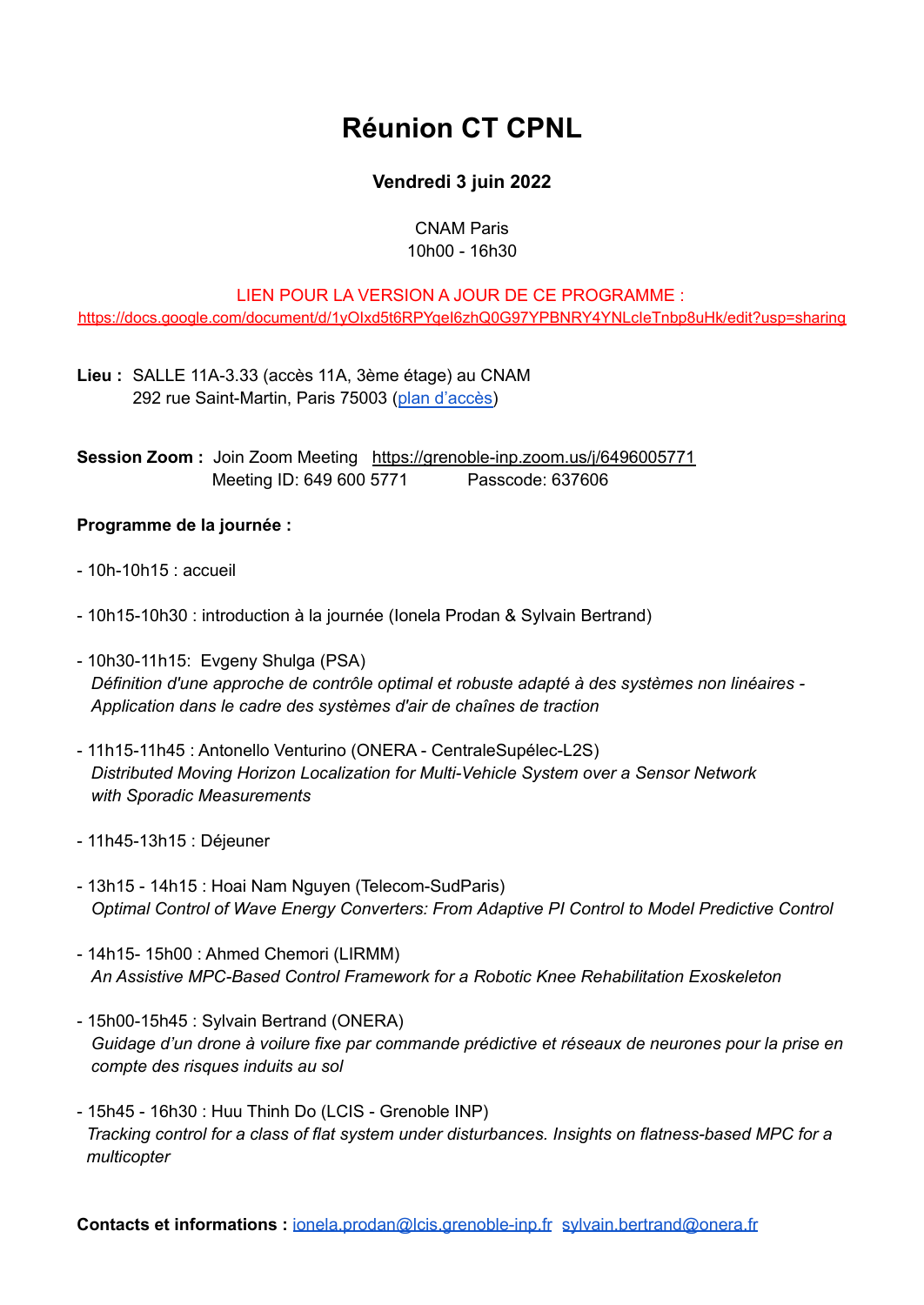#### **Résumés**

**Auteurs :** E. Shulga, Patrick Lanusse, Tudor-Bogdan Airimitoaie, Stéphane Maurel **Titre:** *Définition d'une approche de contrôle optimal et robuste adapté à des systèmes non linéaires - Application dans le cadre des systèmes d'air de chaînes de traction*

**Résumé** : TBD

**Auteurs :** Antonello Venturino, Cristina Stoica Maniu, Sylvain Bertrand, Teodoro Alamo, Eduardo Camacho **Titre:** *Distributed Moving Horizon Localization for Multi-Vehicle System over a Sensor Network with Sporadic Measurements*

—-----------

**Résumé :** This work presents a Distributed Moving Horizon Estimation (DMHE) approach implemented on a static sensor camera network. Its purpose is to localize a Multi-Vehicle System from sporadic measurements. In this application, the measurements are indeed available at time instants a priori unknown. The proposed DHME technique is conceived to face this issue by utilizing time-dependent parameters in the local optimization problem. Moreover, this technique is well-suited to better estimate the system state due to its capability to efficiently exploit environment information via constraints. In fact, when dealing with sporadic measurements and biased sensor data, the use of output constraints can contribute to enhance the estimation accuracy locally. In order to confirm its effectiveness, the proposed method is validated on an experimental setup within an indoor arena equipped with a motion capture system. The considered experimental scenario is for the localization of a multi-vehicle system composed of five ground mobile robots. The proposed DMHE technique is performed using sporadic position measurements provided by low-cost cameras. The estimated localization is comparable to the actual position given by the motion capture system.

—-----------

**Auteur :** Hoai Nam Nguyen

**Titre :** *Optimal Control of Wave Energy Converters: From Adaptive PI Control to Model Predictive Control*

**Résumé:** Advanced control strategies play a crucial role in increasing the energy extraction capacity of Wave Energy Converters (WECs). So far, the most promising control schemes have predominantly been studied in simulation, based on the idealized assumption of the conversion efficiency of the Power-Take-Off (PTO) system. This is not the case in practical WEC implementations. The power that is withdrawn from the grid and used to accelerate the float is always more expensive than the power that is produced by the float motion and delivered to the grid via the PTO system.

In this presentation, two approaches that can take into account the PTO efficiency are presented. The first one is based on an adaptive PI control with an online estimation of the dominant wave frequency, while model predictive control is employed for the second one. The proposed control methods are validated and compared through experiments for irregular sea states. Some classical results from the literature are also recalled and compared.

The MPC method presented in this presentation won the international WECCCOMP – WEC control competition - both in the simulation and experiment phases.

—-----------

**Auteurs :** Ines Jammeli, Ahmed Chemori, Huiseok Moon, Salwa Elloumi, and Samer Mohammed **Titre :** *An Assistive MPC-Based Control Framework for a Robotic Knee Rehabilitation Exoskeleton*

**Résumé:** This work focuses on the control of an actuated knee joint orthosis. The proposed solution is a novel model predictive control framework dedicated to assistive and rehabilitation purposes. This framework includes 1) an exact input-to-state feedback linearization, 2) a model predictive controller (MPC or EMPC), considering input/output constraints, 3) a least-squares dynamic parameters identification, 4) a nonlinear disturbance